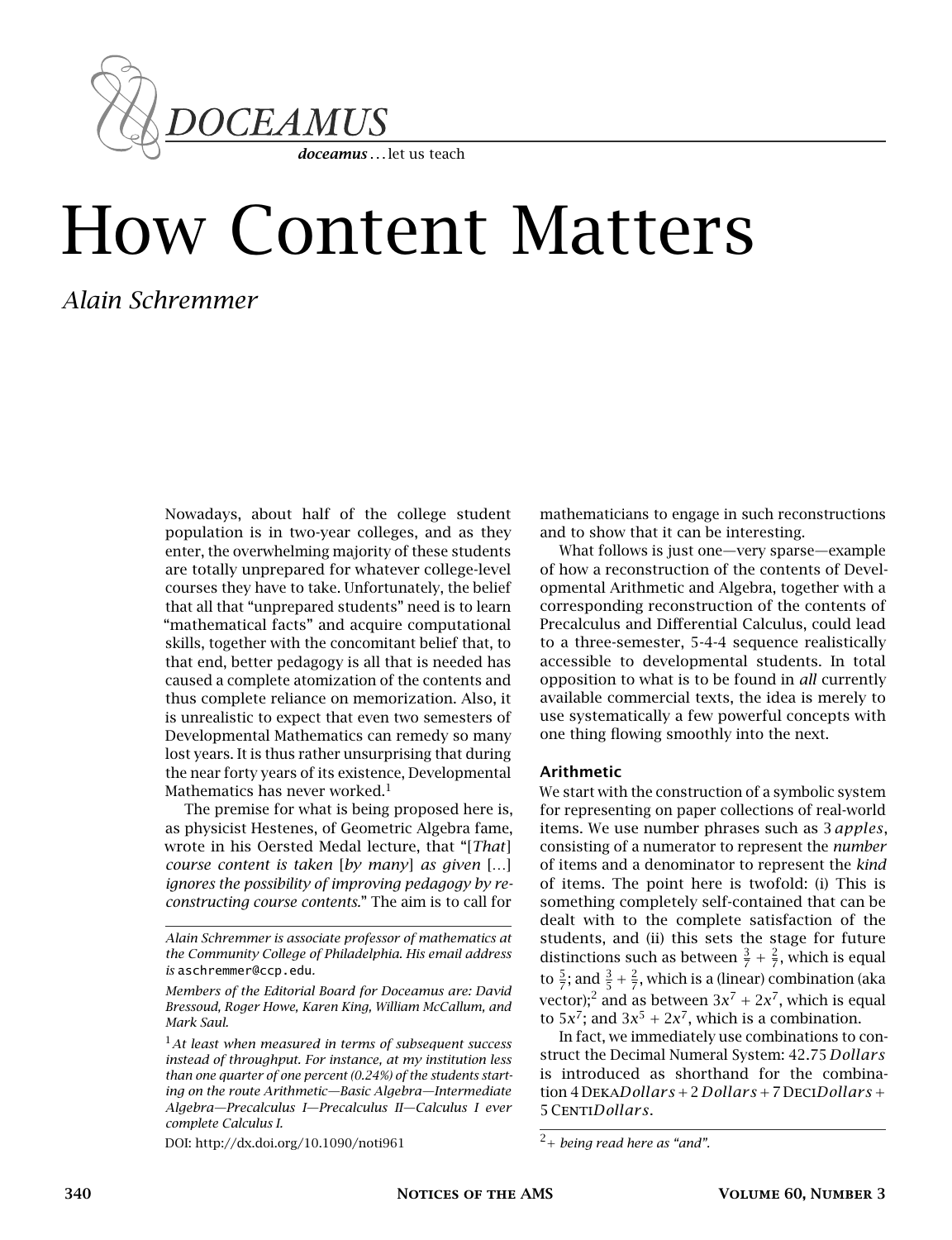A further stage is to discuss operations which we see the old way, that is, as *unary*. Here again, this has two purposes: (i) to stick to the real world, where, for instance, we attach a collection *to* a collection, and (ii) to turn the concept of unary operation into that of a function.

The discussion of reverse problems leads naturally to the introduction of signed numbers in the case of addition and to decimal numbers in the case of multiplication. We thus arrive at  $D$ , the set of signed decimal numbers.

However, if multiplication is introduced as dilation, we also look at it as "co-multiplication", as dination, we also look at it as communiphed to history as<br>in −3 *apples* ⊙ −5  $\frac{cents}{\alpha p p l \theta}$ , which, given that nobody has ever objected to the fact that getting rid of bad apples is a plus, immediately gives +15 *cents*.

We introduce fractions as code for division as  $\sin \frac{1}{3} = 0 + [...] = 0.3 + [...] = 0.33 + [...],$  where [...] is read "something too small to matter here".<sup>3</sup> Eventually, *quarter* is defined as "of which it takes 4 to exchange for 1 *dollar* ", from which the rest follows naturally, e.g.,  $\frac{7}{4}$  *dollar* is equivalent to the combination 1 *dollar* + 3 *quar ter s*. Then, if *dimes* can be exchanged at the rate of 2 *nickels dime* and *quar ter s* at 5 *nickels quar ter* , then 3 *dimes* − 2 *quar ter s* can be exchanged for

$$
(+3 \text{ dimes}, -2 \text{ quarters}) \text{ } \textcircled{=} \left[\begin{array}{c} +2 \frac{\text{nickels}}{\text{ dime}} \\ +5 \frac{\text{nickels}}{\text{ quarter}} \end{array}\right]
$$

$$
=-4 \text{ nickels},
$$

with *nickels* in the underlying field. In other words, we get  $\frac{3}{10} - \frac{2}{4} = -\frac{4}{20}$ .

#### Algebra

We now deal with the mechanics of solving reverse problems. After the relation symbols =,  $\neq$ ,  $>$ ,  $\lt$ ,  $\geq$ ,  $\leq$ have been introduced, we introduce "(in)equations" as open sentences sifting a solution subset out of a data set. We discuss the differences between the case of data sets consisting of whole numbers and that of data sets consisting of decimal numbers. Hence to specify a solution subset, we use the notion of an inequation problem, i.e., of a data set together with an inequation. We then spend a considerable amount of time dealing successively, mostly in the case of decimal data sets, with basic problems (e.g.,  $x \leq −352.94$ ), translation problems (e.g., *x* ⊕ −37*.*183 *>* −352*.*94), dilation problems (e.g., *x*−23*.*1327 ≠ −822*.*08), and affine problems, using *exclusively* the standard approach: (i) Find the boundary points by solving the associate equation. (ii) Test the boundary points against the given inequation. (iii) In each one of the intervals determined by the boundary points, test a point

3 *[. . . ] can thus be seen as an undifferentiated precursor of Landau's o[h n].*

against the inequation and use the Pasch Theorem, which says that "whatever is true of the test point is true of all points in the interval." We then spend time with double problems, i.e., problems involving two inequations bound by one of three connectors: both, either one or both, either one but not BOTH. We start with double basic problems and work our way up to double affine problems.<sup>4</sup>

Finally, with an unfortunate hiatus, we move to the notion of power with monomial functions; i.e., instead of multiplying the coefficient *a* by a single copy of the input *x*, as with dilation functions, we either

• multiply *a* by *n* copies of the input *x*:

$$
x \xrightarrow{a \text{MONOMIAL}_{+n}} a \text{MONOMIAL}_{+n}(x)
$$

$$
= a \cdot \underbrace{x \cdot x \cdot \cdots \cdot x \cdot x}_{n \text{ copies of } x} \quad \text{aka} \quad ax^{+n}
$$

or

\n- divide 
$$
a
$$
 by  $n$  copies of the input  $x$ :
\n

$$
x \xrightarrow{\text{a Monominal.}_n} a Monom[\text{al.}_n(x)]
$$
  
= 
$$
\underbrace{\frac{a}{x \cdot x \cdot \cdots \cdot x \cdot x}}_{n \text{ copies of } x} \text{ aka } ax^{-n}.
$$

In other words,  $x^{\pm n}$  is just code to be read as "multiplied (resp. divided) by *n* copies of *x*" and generalizes the code 10*<sup>n</sup>* that we used with decimal numbers and initially read as "1 followed/preceded by *n* zeros".

Computing with monomials, we find that:

1. From the multiplicative viewpoint, the code lets us write  $3x^{+2} \cdot 4x^{+3} = 3 \cdot x \cdot x \cdot 4 \cdot x \cdot x \cdot$  $x = 3 \cdot 4 \cdot x \cdot x \cdot x \cdot x \cdot x = 12x^{+5}$ . Similarly, we have  $3x^{2} \cdot 4x^{-3} = 3 \cdot x \cdot x \cdot \frac{4}{x \cdot x \cdot x} = 3 \cdot 4 \cdot \frac{x \cdot x}{x \cdot x \cdot x} =$  $12x^{-1}$ . Eventually we discover that "o-plussing" (resp. o-minussing) the exponents" does the job automatically for the multiplication (resp. division) of monomials.

2. From the additive viewpoint,  $x^{\pm n}$  behaves like a denominator, e.g.,  $5x^{-4} + 2x^{-4} = 7x^{-4}$ , but  $5x^{+3} + 2x^{-4}$  is a combination with Laurent polynomials generalizing decimal numbers:  $3x^2 + 4x^1 + 5x^0 + 6x^{-1} + 7x^{-2} |_{x \sim 10} = 345.67.$ 

We end with "the four operations" for Laurent polynomials. When adding and subtracting, the controlling fact is that  $x^{\pm n}$  behaves just like a denominator. Multiplication is easily dealt with by reading the code and, eventually, by using ⊕. After that we make a small detour to get  $(x_0 + h)^n$  =  $x_0^n + nx_0^{n-1}h + \frac{n(n-1)}{2}x_0^{n-2}h^2 + [...]$  (usually not much further). The most important operation for us will be division, using *[. . . ]* to stop it, as in

$$
\frac{-12x^3 + 11x^2 - 17x + 1}{-3x^2 + 5x - 2} = +4x + 3 + 8x^{-1} + [\dots]
$$

<sup>4</sup> *Initially, students have a terrible time with even double* basic *problems.*